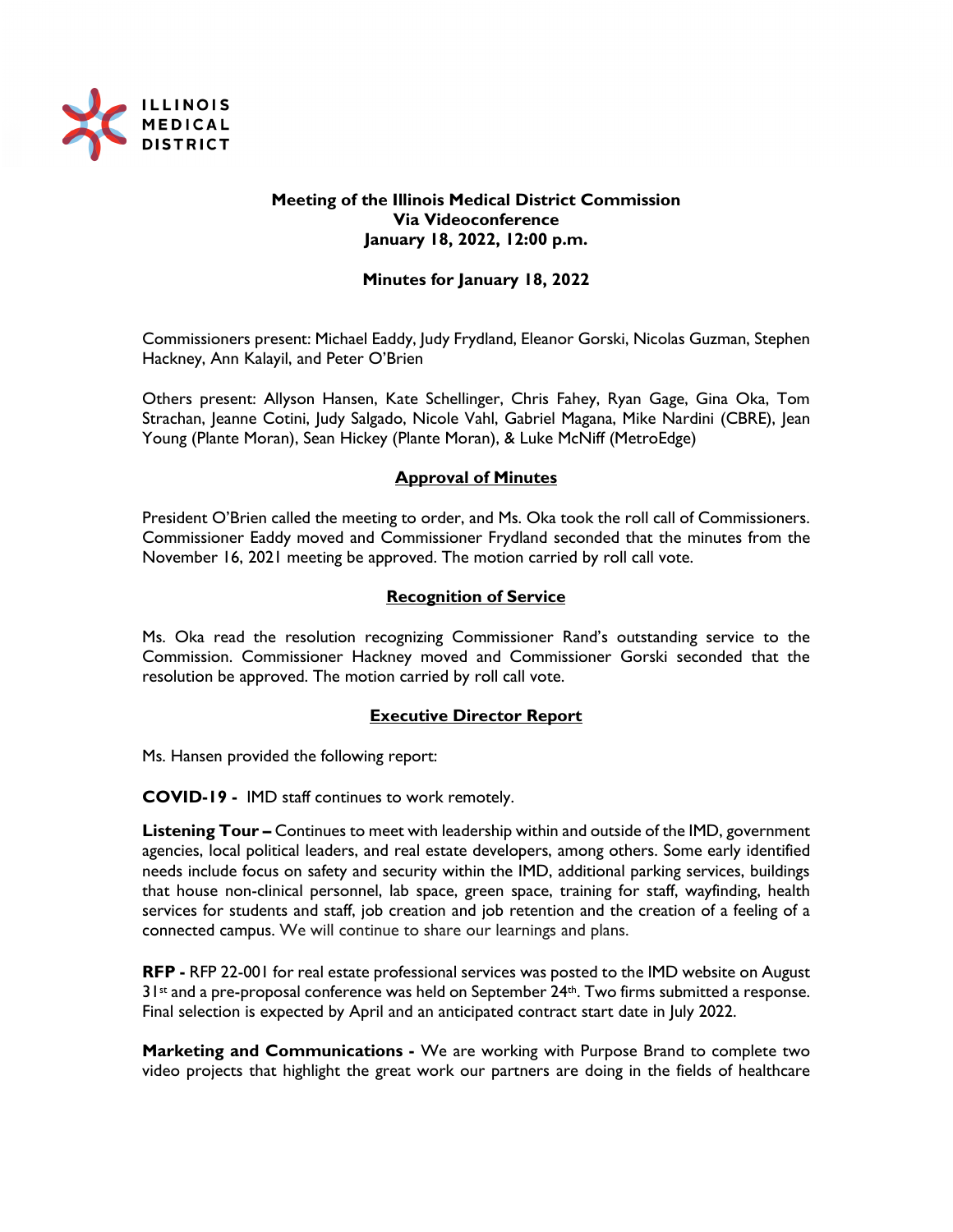

### Page **2** of **3**

education and health innovation. Discussions underway to implement changes to The Catalyst, IMD's newsletter.

Leasing Updates - In December, the Chicago Lighthouse Parking lease at our 13<sup>th</sup> and Leavitt lot commenced. We continue to perform capital improvements across our real estate portfolio. The most recent project completed was a roof recover at our facility at 2240 W. Ogden.

**Programs and Events -** The Welcome Reception date has been postponed from the end of this month to April 20th due to current concerns about large crowd gatherings.

Ms. Hansen addressed the commissioners' questions.

## **Financial Report**

Mr. Strachan provided a financial report and noted the following:

- Cash down versus last year
- Receivables lower from last year
- Operating income and net income are better than budget
- Increased revenue versus prior year
- Consulting fees are favorable to budget
- Legal fees low compared to last year
- Professional fees are higher

Mr. Strachan addressed the commissioners' questions.

### **Old Business**

## **[NONE]**

### **New Business**

**Audit Report –** Mr. Strachan introduced Ms. Young and Mr. Hickey from Plante Moran. Ms. Young and Mr. Hickey provided a summary of the audit report. Ms. Young stated that the report was clean and there were no issues.

**IMRF** – Ms. Oka summarized the resolution approving the compensation included in IMRF earnings. Commissioner Guzman moved that the resolution be approved, Commissioner Eaddy seconded, and the resolution was approved by roll call vote.

## **Executive Session**

Commissioner Hackney moved and Commissioner Guzman seconded that the Commission go into executive session pursuant to 5 ILCS  $120/2(c)(11)$ . The motion carried by roll call vote.